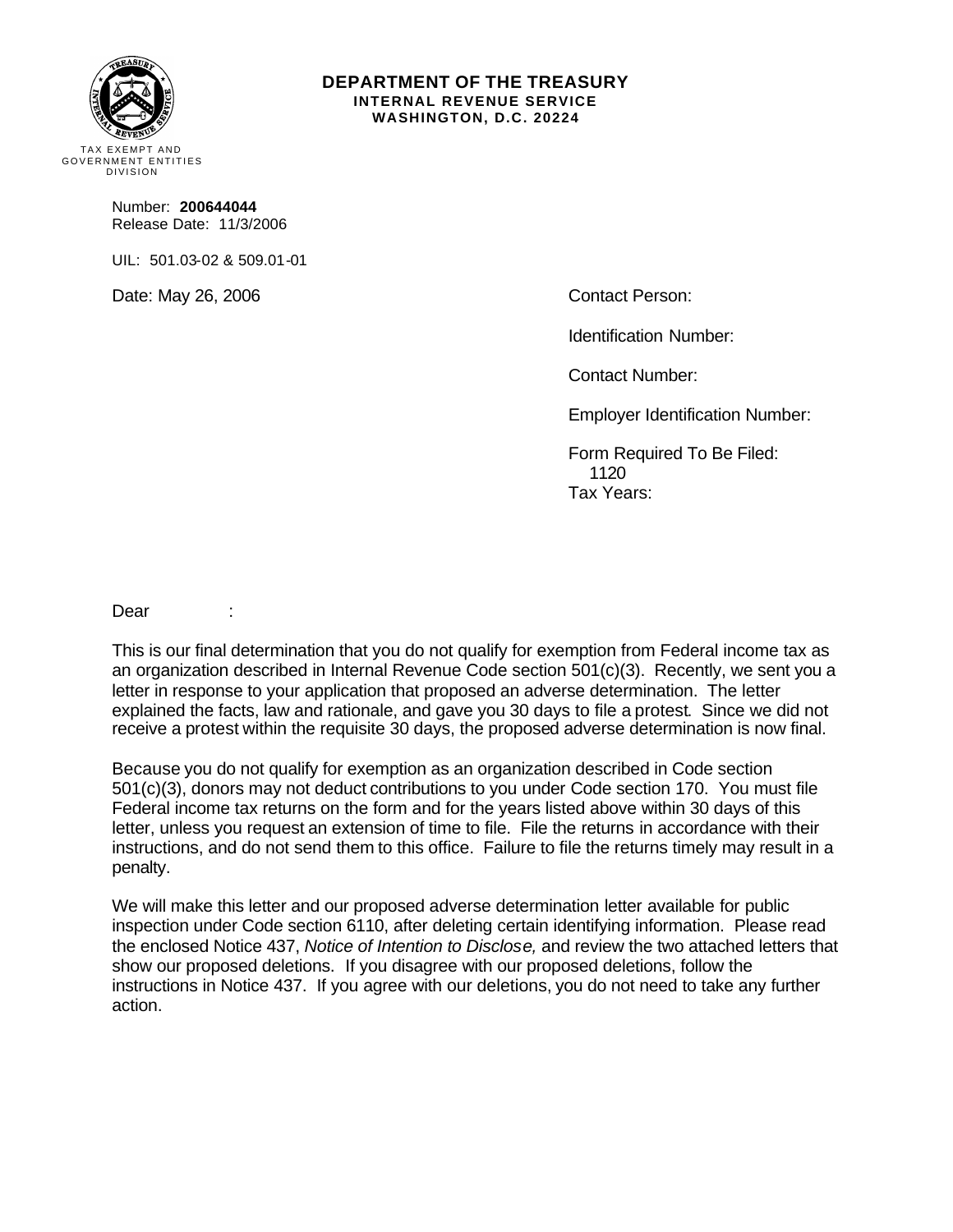In accordance with Code section 6104(c), we will notify the appropriate State officials of our determination by sending them a copy of this final letter and the proposed adverse letter. You should contact your State officials if you have any questions about how this determination may affect your State responsibilities and requirements.

If you have any questions about this letter, please contact the person whose name and telephone number are shown in the heading of this letter. If you have any questions about your Federal income tax status and responsibilities, please contact IRS Customer Service at 1-800-829-1040 or the IRS Customer Service number for businesses, 1-800-829-4933. The IRS Customer Service number for people with hearing impairments is 1-800-829-4059.

Sincerely,

Lois G. Lerner Director, Exempt Organizations Rulings & Agreements

**Enclosure**  Notice 437 Redacted Proposed Adverse Determination Letter Redacted Final Adverse Determination Letter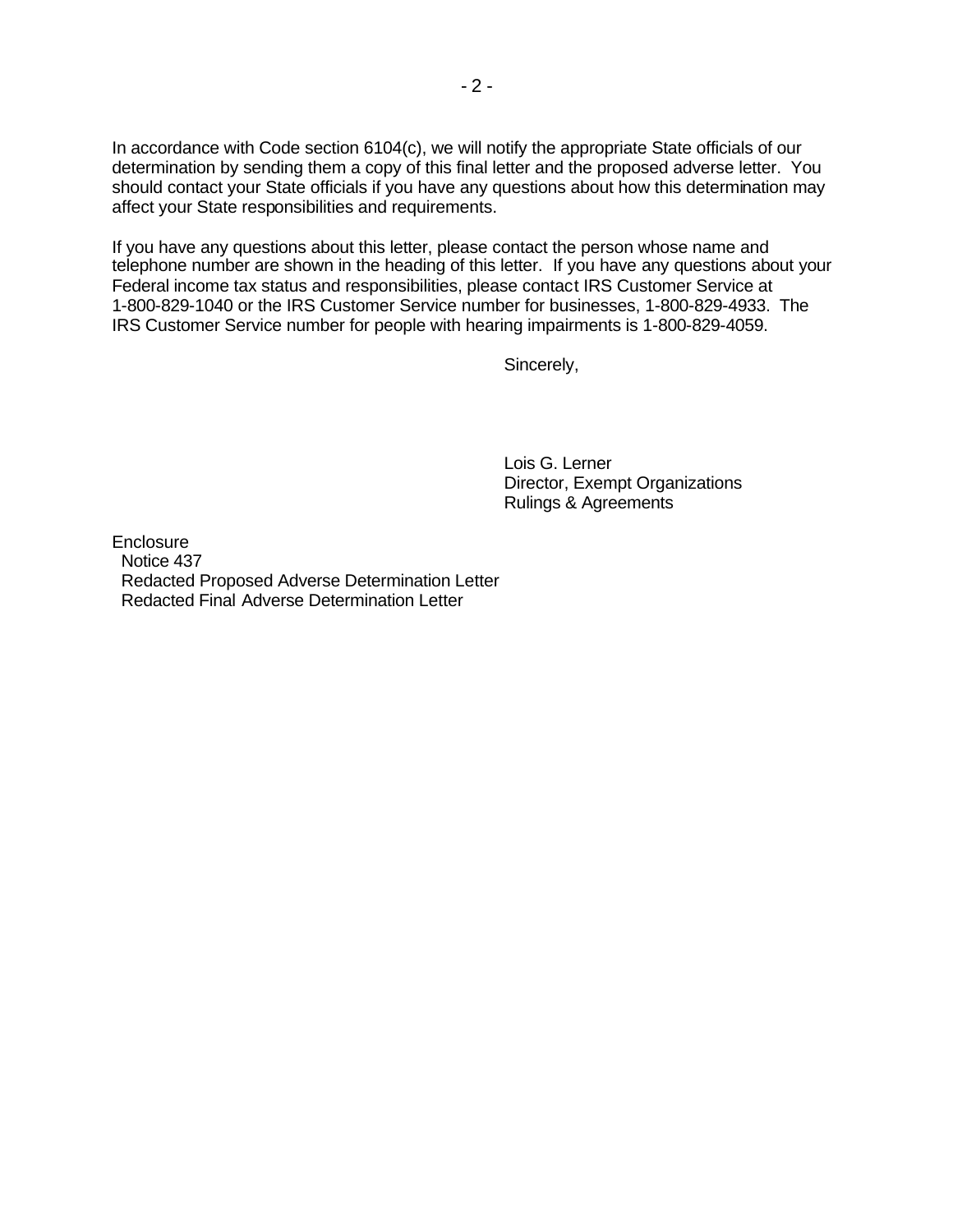

#### **DEPARTMENT OF THE TREASURY INTERNAL REVENUE SERVICE WASHINGTON, D.C. 20224**

TAX EXEMPT AND GOVERNMENT ENTITIES DIVISION

Date: March 10, 2006 Contact Person:

Identification Number:

Contact Number:

FAX Number:

Employer Identification Number:

Uniform Issue List:

501.03-02 509.01-01

Legend:

 $A =$  $M =$ 

Dear :

We have considered your application for recognition of exemption from Federal income tax under Internal Revenue Code section 501(a). Based on the information provided, we have concluded that you do not qualify for exemption under Code section 501(c)(3). The basis for our conclusion is set forth below.

## **FACTS:**

You were incorporated on A as a nonprofit corporation. Your Articles of Incorporation provide that you were formed to reduce the burdens of government within the meaning of section 501(c)(3) of the Code and to benefit and support the public purposes and activities of M. Article Third (b) of your Articles of Incorporation provides that you will provide, develop, encourage sponsor, administer, service, and manage programs designed to efficiently channel the appropriate forms of financial resources and consulting services into low-income communities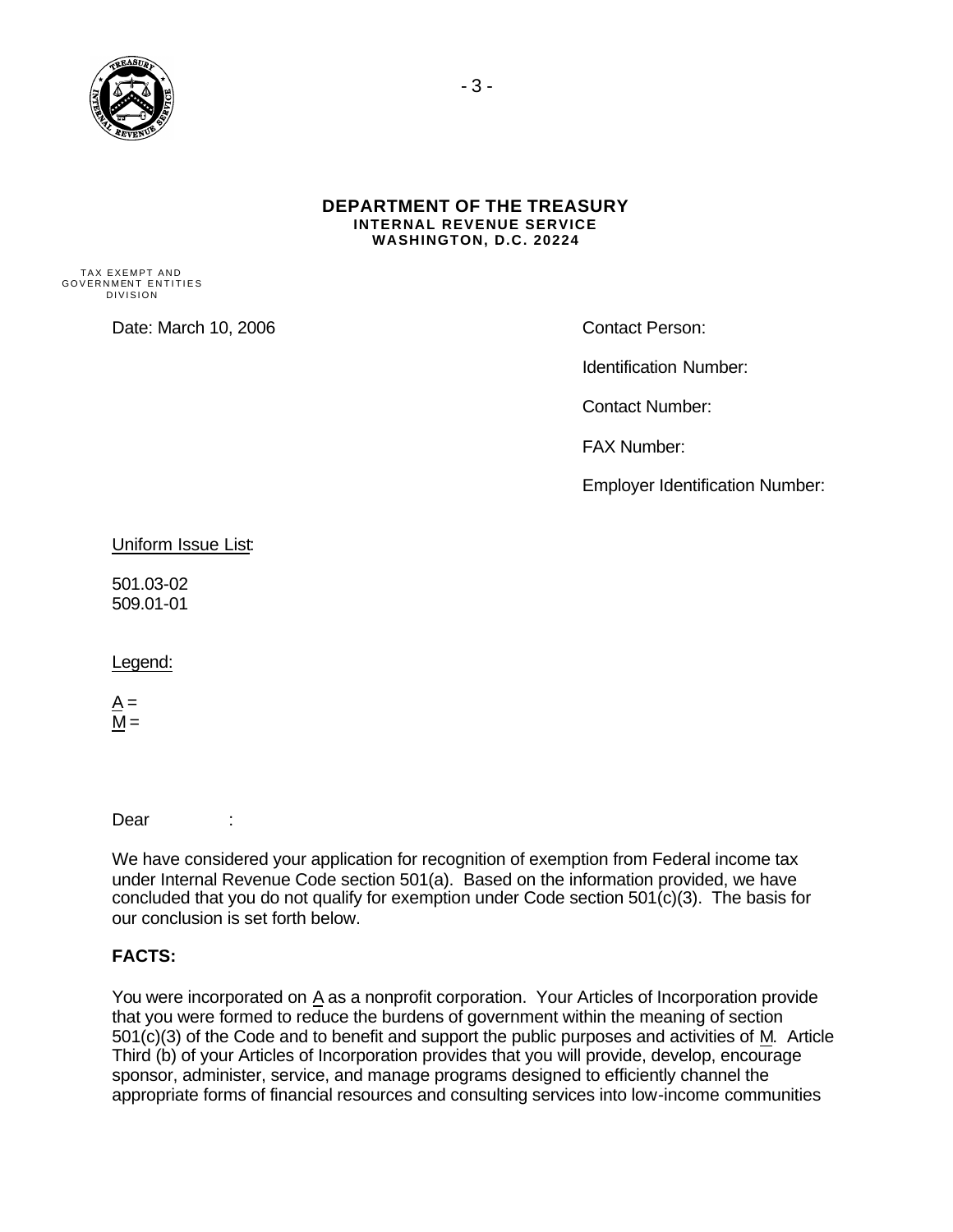historically unable to attract private or conventional financing. Article Third (c) provides that you will assist entrepreneurs, small businesses, nonprofit corporations, and community based organizations to start, purchase, expand, stabilize, or preserve their business activities. Article Fourth provides that you have all of the powers and authority available to you pursuant to the nonprofit corporation act of the state in which you operate.

You are requesting foundation classification status as an organization described in section 509(a)(3) of the Code based on your relationship with M.

Your sole member is M and M is described in section 501(c)(3) and is a publicly supported organization. M appoints your governing board.

M was formed to relieve the poor and distressed by stimulating economic development. M accomplishes its purpose by providing an array of financial products (typically below-market rates or with terms not customarily obtainable) and business capacity building services. M operates in a manner designed to prevent or reverse the deterioration of low-income, substandard or economically depressed neighborhoods.

M is certified by the Department of Treasury as a Community Development Financial Institution (CDFI). M is also certified as a Community Development Entity (CDE).

M established a for-profit limited liability corporation (LLC), to receive an allocation of New Market Tax Credits (NMTCs). The LLC is a CDE.

You were formed to provide management and other services to the LLC and any other for-profit entities established by M for similar purposes. In addition, you will provide these services to unrelated entities.

You indicate that your primary source of financial support will be management fee income.

Under the New Market Tax Credit Program (NMTC Program), there are three programs in which CDE's which receive an allocation of NMTCs may participate, the Bank Enterprise Awards Program, the Financial Assistance Program and the Native American Initiatives. The Parent is certified to participate in the Financial Assistance Program.

The NMTC Program was initiated to stimulate economic and community development and job creation in the nation's low-income communities by attracting capital from the private sector. The NMTC Program provides tax credits to investors who make qualified equity investments in CDEs.

The Community Development Financial Institutions Fund (CDFI Fund) annually selects CDEs to receive allocations of NMTCs. A CDE is a for-profit, nonprofit or governmental entity treated as a domestic corporation or partnership (A) whose primary mission is serving, or providing investment capital for, Low-Income Communities or Low-Income Persons; (B) which maintain accountability to residents of Low-Income Communities through their representation on any governing board of the entity or on any advisory board to the entity; and (C) is certified by the CDFI Fund.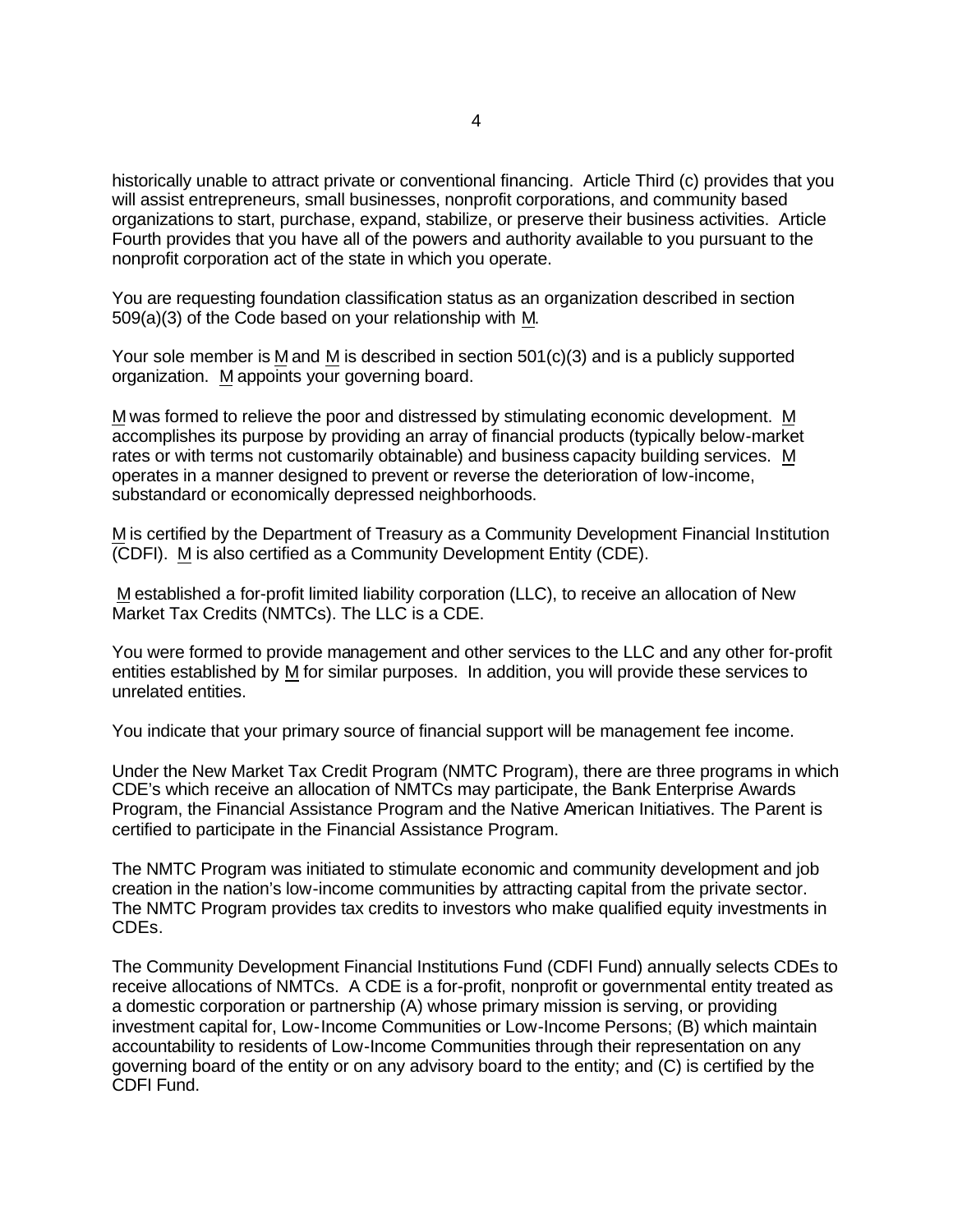An organization must be certified as a CDE in order to benefit from the NMTC Program. A CDE may participate in the NMTC Program in two different ways: (a) it may apply to the CDFI Fund for an allocation of tax credits which, in turn, may be offered by the CDE to its investors in exchange for equity investments in the CDE; or (b) it may receive loans or investments from (and sell qualifying business loans to) other CDEs that have successfully competed for allocations of tax credits.

CDEs may, under certain circumstances, transfer allocations to one or more subsidiary organizations. The organizations may transfer tax credit allocations only to those subsidiaries that are also certified as CDEs.

CDEs are required to invest the proceeds of the qualified equity investments in low-income communities. The funds may be used for a wide variety of activities including: loans to or equipment investments in businesses; loans to or equity investments in real estate projects; capitalization of other CDEs, financial counseling and other services.

M currently holds a 99% membership interest in the LLC. As managing partner of the LLC, you hold a 1% interest. It is anticipated that M will establish additional limited liability corporations similar to LLC.

You will solicit banks, other financial institutions, corporations or individuals as potential investors in the LLCs. These LLCs have or will have two classes of membership, Class A and B. Class A interests will be owned by investor members who will not participate in the day-today management of the LLC and will have restricted rights to vote on certain major events. Class A membership interests will typically be between 99 and 99.9%. Class B is the managing member whose ownership interest will typically not exceed 1%.

Initially, approximately 90% of your time, manpower and expense will be devoted to managing the LLC and any future for-profit subsidiaries of M. As the manager of the LLC, you:

- 1. Ensure that the LLC follows the requirements of the NMTC Program;
- 2. Ensure that all of the LLC's assets are used to make investments in and offer financial and technical products and services to individuals and entities in low income, economically distressed and disadvantaged neighborhoods;
- 3. Provide various services to capital recipients through the LLC, including screening of all applicants and the rendering of technical and managerial assistance to capital recipients;
- 4. Compile data and issue reports as needed to comply with the requirements of all relevant federal and state programs as well as the requirements of lenders, investors and contributors; and,
- 5. Compile and maintain data and records and prepare financial and other reports necessary to meet the requirements of the NMTC Program.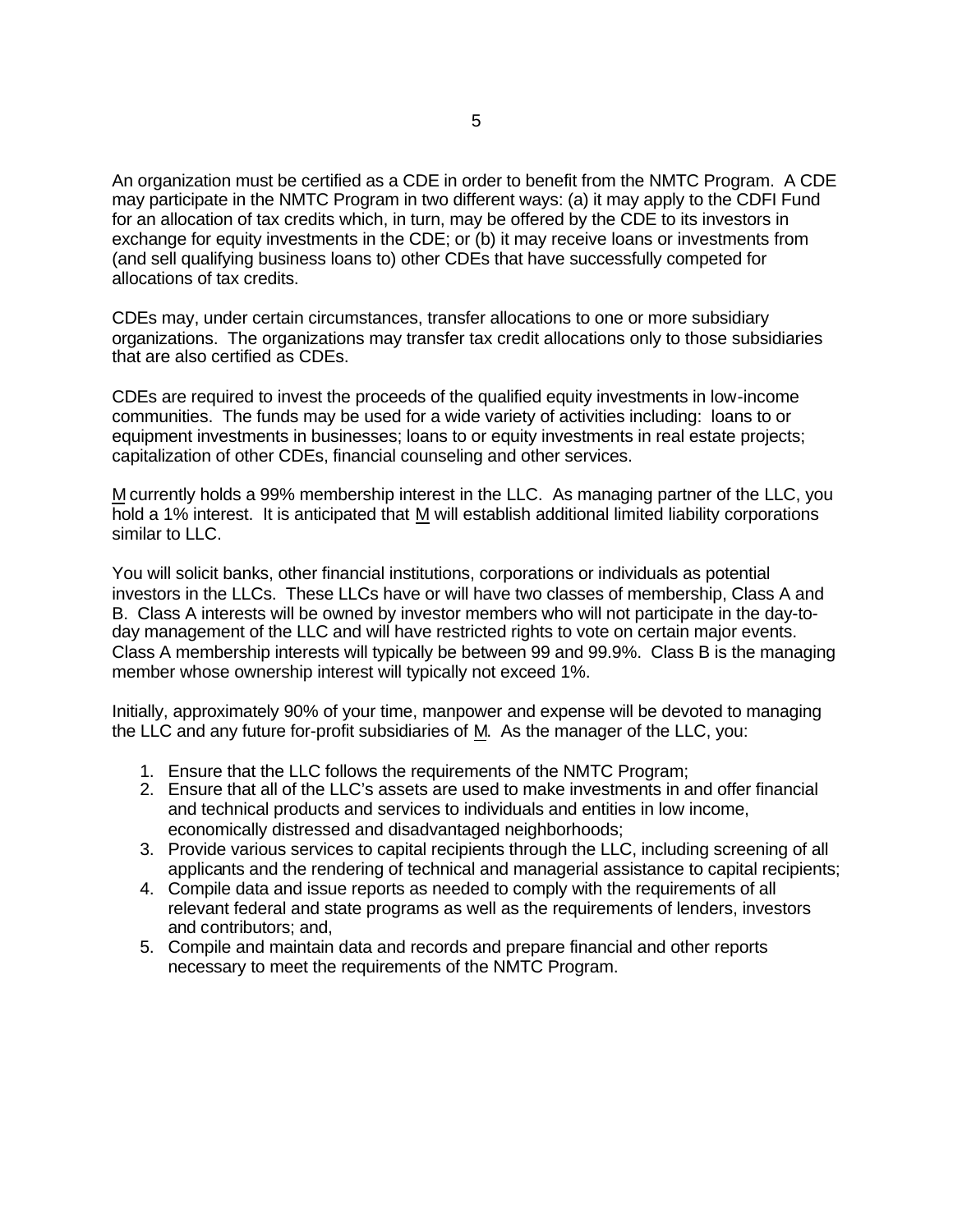In the future, less of your time will be devoted to managing the LLC. You will to serve as the manager of any other for-profit entities established by M to take advantage of the NMTC Program. The services you provide to those entities will be as described above.

In addition to these activities, you will provide the services described above to unrelated forprofit entities established to take advantage of and participate in other federal and state funded programs targeted at improving economic opportunities in low income or economically depressed geographic areas. This activity will not exceed 10% of your time, manpower and expense.

You will charge fees based on the product and services rendered. Management fees charged will generally range from 1% to 5% of the total assets under management. You indicate that all fees to for-profit subsidiaries of M are discounted from commercial rates and are non-standard in their terms and conditions. In a letter dated October 20, 2005, your authorized representative provides, "Additionally, although Applicant charges management fees, it is expected that its activities will be subsidized by M." Further, it is stated that funds received from management activities will not be sufficient to cover your costs.

## **LAW:**

Section 501(c)(3) of the Code exempts from federal income tax corporations organized and operated exclusively for charitable, educational, and other purposes, provided that no part of the net earnings of which inures to the benefit of any private shareholder or individual.

Section 1.501(c)(3)-1(a)(1) of the Income Tax Regulations provides that, in order to be exempt as an organization described in section 501(c)(3), an organization must be both organized and operated exclusively for one or more of the purposes specified in such section. If an organization fails to meet either the organizational test or the operational test, it is not exempt.

Section 1.501(c)(3)-1(b)(1)(i) of the regulations provides that an organization is organized exclusively for one or more exempt purposes only if its articles of organization:

 (a) Limit the purposes of such organization to one or more exempt purposes; and

 (b) Do not expressly empower the organization to engage, otherwise than as an insubstantial part of its activities, in activities that in themselves are not in furtherance of one or more exempt purposes.

Section 1.501(c)(3)-1(c)(1) of the regulations provides that an organization will be regarded as "operated exclusively" for one or more exempt purposes only if it engages primarily in activities that accomplish one or more of such exempt purposes specified in section 501(c)(3). An organization will not be so regarded if more than an insubstantial part of its activities is not in furtherance of an exempt purpose.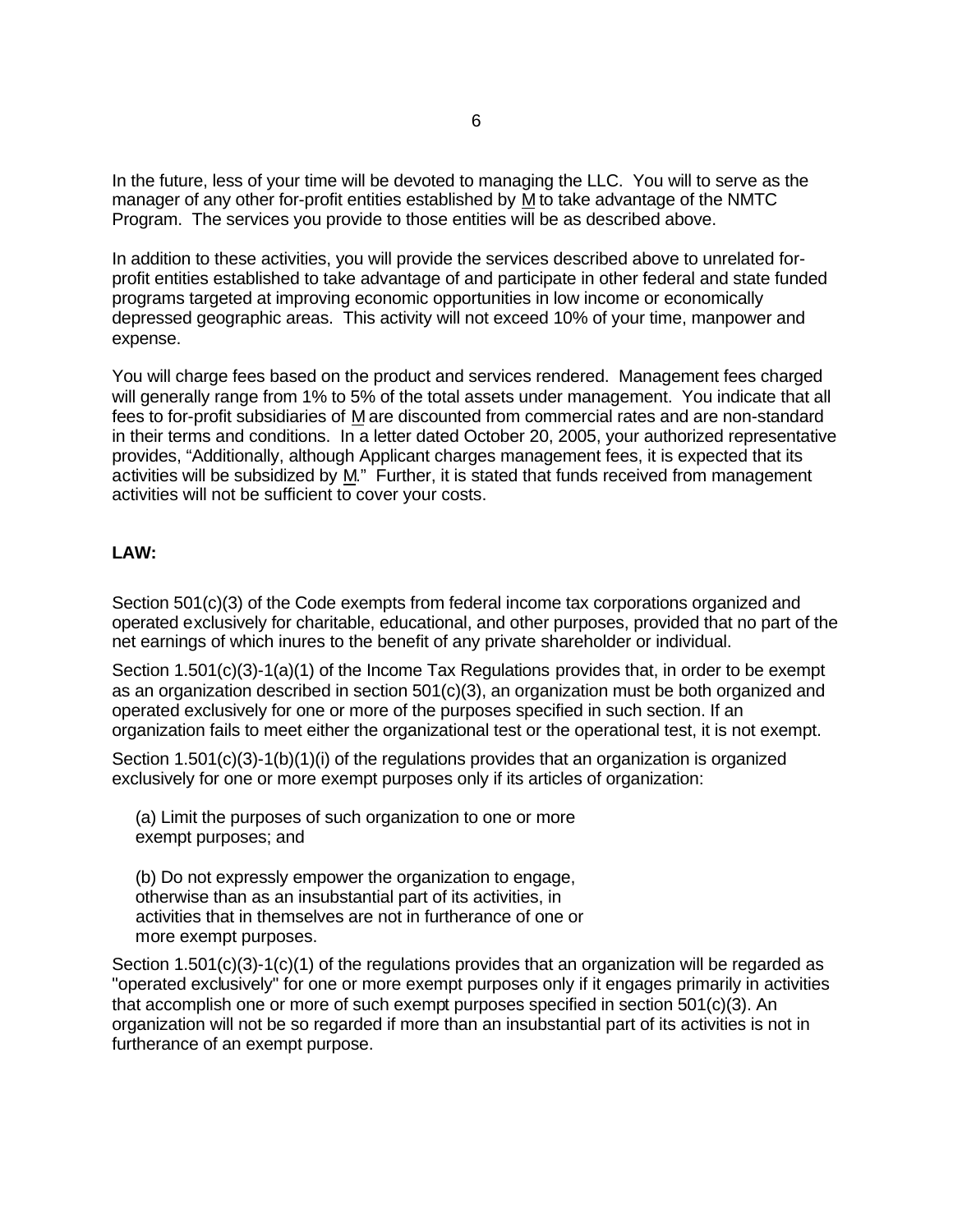Section 1.501(c)(3)-1(d)(1)(ii) of the regulations provides that an organization is not organized or operated exclusively for one or more exempt purposes unless it serves a public rather than a private interest. Thus, to meet the requirements of this subsection, it is necessary for an organization to establish that it is not organized or operated for the benefit of private interests, such as designated individuals, the creator or his family, shareholders of the organization, or persons controlled, directly or indirectly, by such private interests.

Section  $1.501(c)(3)-1(e)(1)$  of the regulations provides that an organization may meet the requirements of section 501(c)(3) although it operates a trade or business as a substantial part of its activities, if the operation of such trade or business is in furtherance of the organization's exempt purpose or purposes and if the organization is not organized or operated for the primary purposes of carrying on an unrelated trade or business.

Rev. Rul. 54-305, 1954-2 C.B. 127, describes an organization whose primary purpose is the operation and maintenance of a purchasing agency for the benefit of its otherwise unrelated members who are exempt as charitable organizations. The ruling held that the organization does not qualify for exemption under the predecessor to section 501(c)(3) of the Code because its activities consisted primarily of the purchase of supplies and the performance of other related services, which are considered an ordinary trade or business.

Rev. Rul. 70-535, 1970-2 C.B. 117, provides that a nonprofit organization formed to provide managerial, developmental, and consultative services to low and moderate income housing projects for a fee does not qualify for exemption under section 501(c)(4). The organization's primary activity was the carrying on a business by managing low and moderate income housing projects in a manner similar to organizations operated for profit.

Rev. Rul. 72-369, 1972-2 C.B. 245, describes an organization formed to provide managerial and consulting services for nonprofit organizations to improve the administration of their programs. Its primary activities were to enter into agreements with unrelated exempt organizations to provide managerial and consulting services on a cost basis. The ruling held that an organization was not exempt merely because its operations were not producing profit. In this case, the organization was not exempt because its primary activity of providing managerial and consulting services for a fee was a trade or business ordinarily carried on for profit. The fact that services were provided at cost solely to exempt organizations was not sufficient to characterize the activity as charitable within the meaning of section 501(c)(3) of the Code.

Rev. Rul. 74-587, 1974-2 C.B. 162, holds that a nonprofit organization formed to relieve poverty, eliminate prejudice, reduce neighborhood tensions, and combat community deterioration through a program of financial assistance in the form of low cost or long-term loans to, or the purchase of equity interests in, various business enterprises in economically depressed areas is exempt under section 501(c)(3) of the Code.

Rev. Rul. 76-419, 1976-2 C.B. 146, holds that a nonprofit organization that purchases blighted land in an economically depressed community, converts the land into an industrial park, and encourages industrial enterprises to locate new facilities in the park in order to provide employment opportunities for low income residents of the area, is operated exclusively for charitable purposes and qualifies for exemption under section  $501(c)(3)$  of the Code.

In Better Business Bureau of Washington D.C., Inc. v. United States, 326 U.S. 279 (1945), the Supreme Court held that the presence of a single non-exempt purposes, if substantial in nature, will destroy the exemption regardless of the number or importance of truly exempt purposes.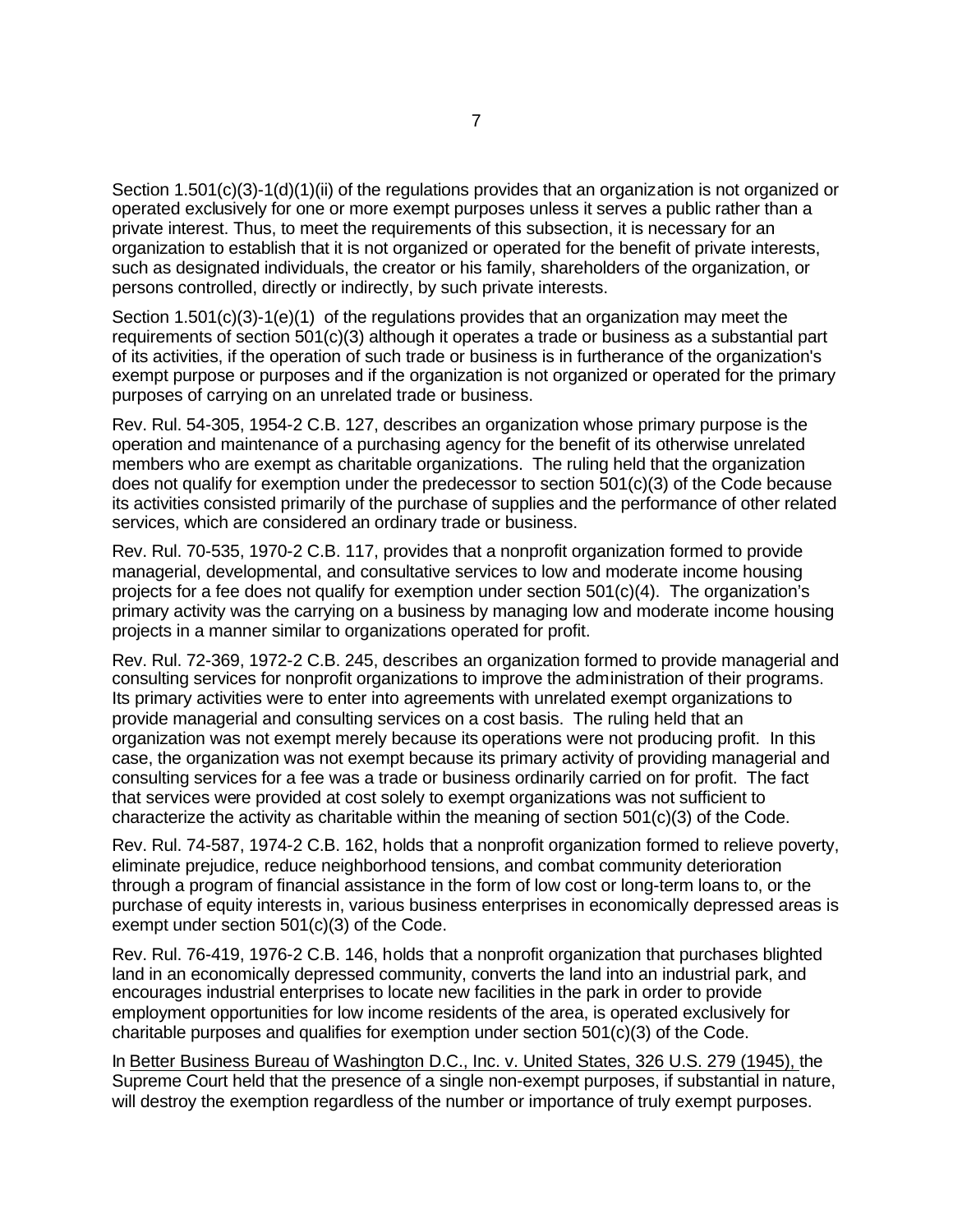In B.S.W. Group, Inc. v. Commissioner, 70 T.C. 352 (1978), the court considered the petition for exemption under section 501(c)(3) of the Code of an organization which was formed for the purpose of providing consulting services primarily in the area of rural-related policy and program development. The organization's goals are to help entities deal with problems they face regarding the external environments within which they operate, changing priorities, and implementing realistic internal planning and management policies. Another important goal of the organization is to improve clients' understanding of governmental policy processes and methods of becoming more effective in their work through public and private funding. In ruling that the organization did not qualify for exemption under section 501(c)(3), the Court indicates that the organization's primary purpose was not charitable but rather commercial since its activities constitute to conduct of a consulting business of the sort which is ordinarily carried on by commercial ventures for profit.

The criteria the Service uses to determine if an organization's activities further the charitable purpose of lessening the burdens of government are contained in Rev. Rul. 85-1, 1985-1 C.B. 177 and 85-2, 1985-1 C.B. 178. The criteria are, first, that a governmental unit considers the organization's activities to be its burden; and second, that the activities actually lessen that burden.

Relevant factors in determining whether a governmental unit considers an organization's activities to be its burden include:

- 1) An invitation by the governmental unit to the organization to take part in any activity actually being performed by the governmental unit.
- 2) Whether the governmental unit has control over the activities of the organization. If a governmental unit appoints all of the directors of an organization, that is strong evidence that the government considers the activity to be its burden. If, on the other hand, a governmental unit appoints less than half of the directors, the fact that a governmental unit appoints some members to the board is less significant.
- 3) A close interrelationship and attitude of cooperation between the governmental unit and the organization.
- 4) Whether the governmental unit has actually undertaken this activity itself.
- 5) Whether there have been formal actions by a legislative body or other official actions by the governmental unit establishing that it expressly accepts the activity as a governmental burden and recognizes the organization as acting on its behalf.
- 6) Whether the organization regularly receives funding from the government in the form of general grants, as opposed to fees for services provided.
- 7) Whether the activity is one that the governmental unit may, under state or local law, conduct itself.

Even if an organization does not independently qualify for exemption, it may qualify if it is an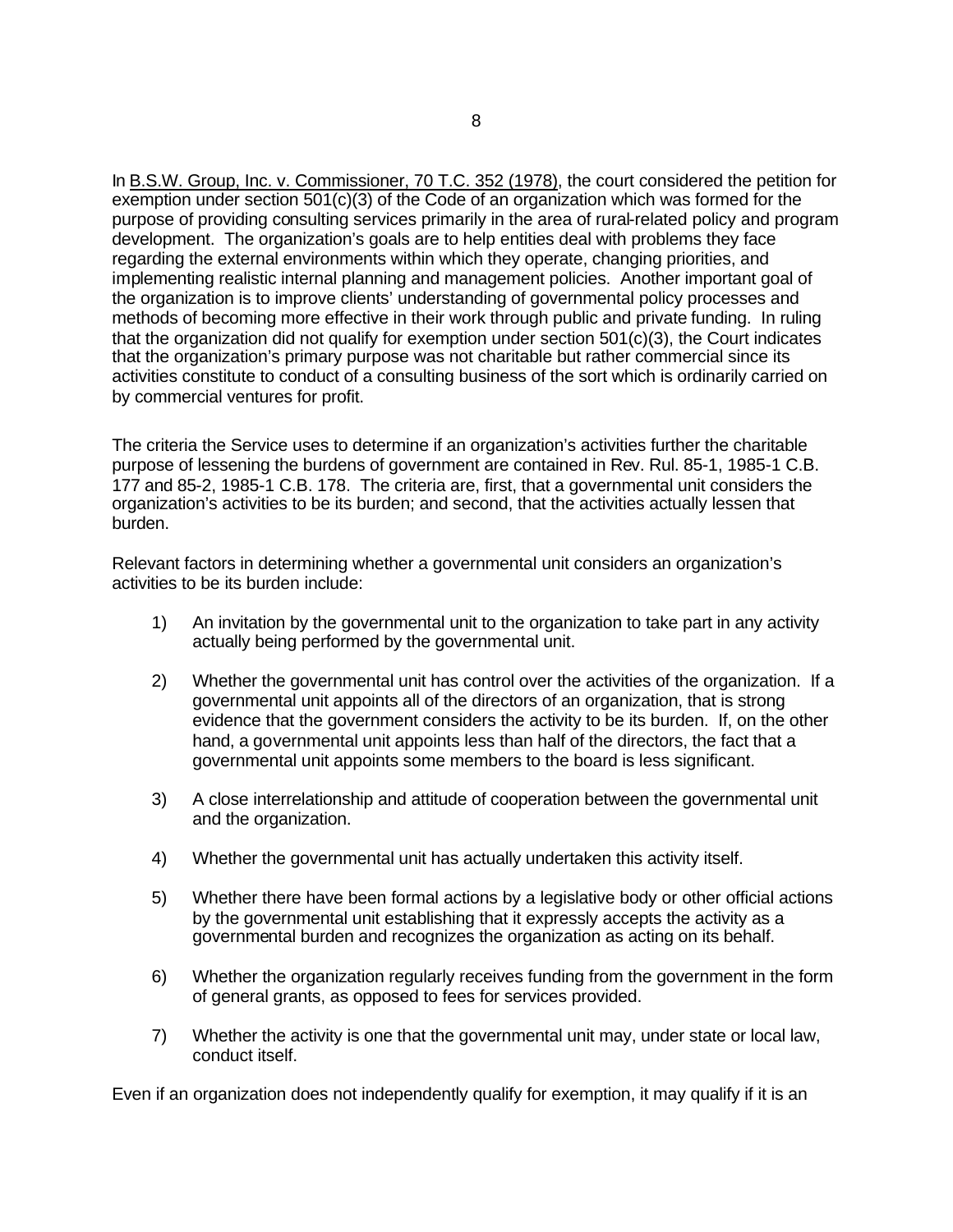integral part of an IRC 501(c)(3) organization, provided it is not a feeder organization within the meaning of IRC 502. An otherwise properly organized and operated organization could derivatively qualify for exemption as an integral part if (1) it performs essential services for an exempt organization and the services, if performed by the exempt organization itself, would not be an unrelated trade or business, and (2) the exempt organization exercises sufficient control and close supervision, based on all the facts and circumstances, to establish the equivalent of a parent and subsidiary relationship. See Rev. Rul. 78-41, 1978-1 C.B. 148 (trust to satisfy malpractice claims against a hospital).

If the equivalent of a parent-subsidiary relationship is established, dealings between the parent and it tax-exempt subsidiary that would not otherwise have resulted in unrelated trade or business are considered to be merely a matter of accounting rather than unrelated trade or business activity under IRC 513. See Rev. Rul. 77-72, 1977-1 C.B. 157 (indebtedness owed to a labor union by its wholly owned tax-exempt subsidiary is not acquisition indebtedness within the meaning of IRC 514 since the parent-subsidiary relationship shows the indebtedness to be merely a matter of accounting).

## **RATIONALE:**

 **501(c)(3)**

#### **Organizational Test**

As noted above, section 1.501(c)(3)-1(b)(1)(i) of the regulations provides that an organization's organizing instrument must limit its purposes to one or more exempt purposes; and may not expressly empower the organization to engage, otherwise than as an insubstantial part of its activities, in activities that not in furtherance of one or more exempt purposes.

Your Articles of Incorporation provide that you were formed to, among other things provide, develop, encourage sponsor, administer, service, and manage programs designed to efficiently channel the appropriate forms of financial resources and consulting services into low-income communities historically unable to attract private or conventional financing, as well as assisting entrepreneurs, small businesses, nonprofit corporations, and community based organizations to start, purchase, expand, stabilize, or preserve their business activities. Further, your Articles provide that you have all of the powers and authority available to you pursuant to the nonprofit corporation act of the state in which you operate. Thus, your Articles specify purposes outside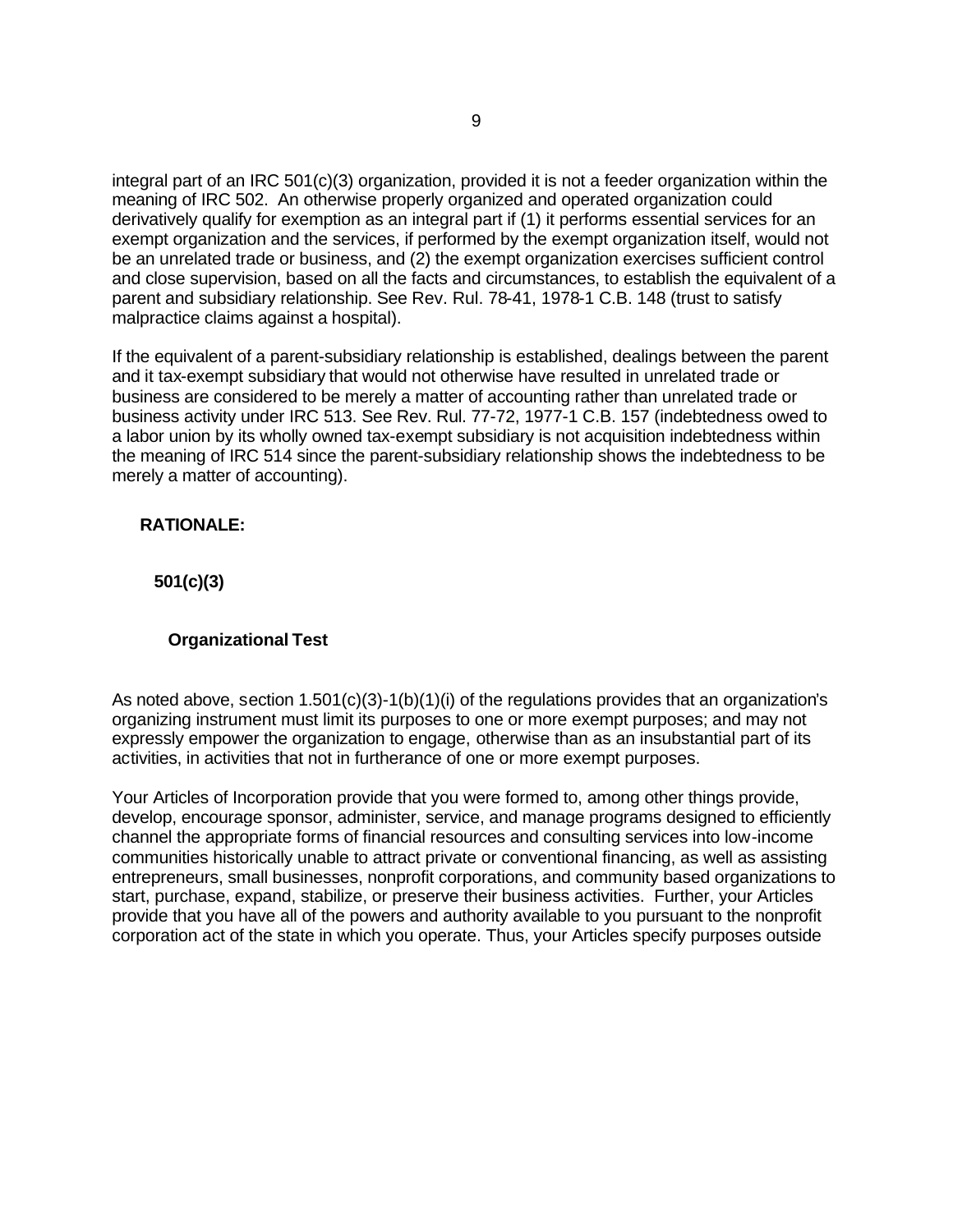the scope of those allowed by section 501(c)(3) of the Code. In addition, they expressly empower you to engage in activities that are not in furtherance of one or more of the purposes enumerated at section  $501(c)(3)$  since they state that you have the powers and authority available to you pursuant to the nonprofit corporation.

#### **Operational Test**

It is a clearly established principle of the law of charity that a purpose is not charitable unless it is directed to the public benefit. Not every purpose which is beneficial to the community, however, is deemed charitable. As a general rule, providing services of an ordinary commercial nature in a community, even though the undertaking is conducted on a nonprofit basis, is not regarded as conferring a charitable benefit on the community unless the service directly accomplishes one of the established categories of charitable purposes.

Your primary activity consists of providing management and other services to for-profit and other entities to assist those entities in operating efficiently and within the requirements set by local, state and federal agencies.

Based on the information submitted, your services do not directly accomplish any of the established categories of charitable purposes. You state that you will provide managerial services to related for-profit entities as well as unrelated for-profit, non-profit and governmental entities. Unlike the organizations described in Rev. Ruls. 74-587 and 76-419, you do not directly further a charitable purpose.

Your operations are indistinguishable from those described in Rev. Ruls. 54-305, 70-535, 71- 529, and 72-369. Like those organizations, you do not directly further a charitable purpose through your provision of management and other services. At least 90% of the services you provide will be provided to for profit entities. In spite of the fact that the provision of services in those revenue rulings was limited to tax exempt entities, the organizations were held not to qualify under section 501(c)(3). Your primary activity of providing managerial and consulting services for a fee is a trade or business ordinarily carried on for profit.

You operate in a manner similar to that of the organization described in B.S.W. Group, Inc., supra. Your provision of management and other services constitutes a trade or business. Your primary purpose is not charitable, but rather commercial. Like that organization, your primary source of support will be fees from the provision of services.

You indicate that M will subsidize your activities since the income generated will not be sufficient to cover your costs. Thus, you will serve the private interests of the LLC and similar organizations as well as the investors in those organizations by providing services at less than fair-market value.

Your primary purpose is to operate a trade or business, providing management and other services to for profits and unrelated entities. Thus, you are not qualified for tax-exempt status since you have a substantial nonexempt purpose. See Better Business Bureau v. United States, supra.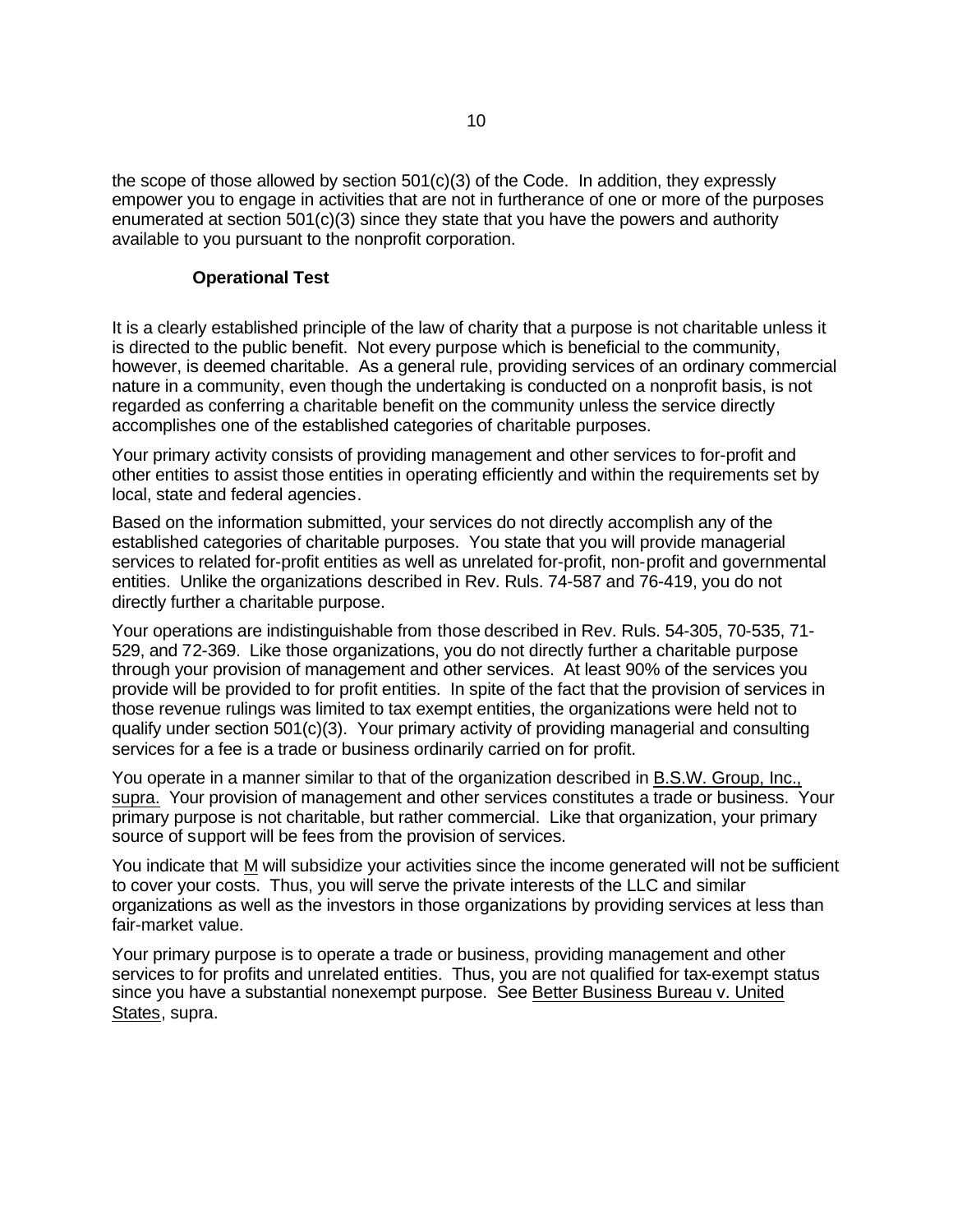With respect to the lessening of burdens rationale to support your claim to status as an organization described in section 501(c)(3) of the Code, you do not meet any of the criteria enumerated above. Accordingly, you do not lessen the burdens of government.

With respect to the pertinent part of the integral part rationale, an organization may derivatively qualify for exemption as an integral part if it performs essential services for its tax exempt parent and the services, if performed by the exempt organization itself, would not be an unrelated trade or business. The provision of managerial and other services if provided by M to it's for profit subsidiaries and unrelated organizations, would be an unrelated trade or business. Further, using the integral part basis, an organization must perform essential services solely for its parent and its parent's tax exempt subsidiaries. You will not limit the provision of services to your parent and the tax-exempt subsidiaries of your parent. Thus, you do not meet the criteria for the integral part basis.

## **509(a)(3) Status:**

Section 509(a) of the Code defines the term "private foundation" as an organization described in section 501(c)(3) other than organizations described in section 509(a)(1), (2), (3), or (4). Section 509(a)(3) provides that the term "private foundation" does not include an organization that:

(A) is organized and operated exclusively for the benefit of, to perform the function of, or to carry out the purposes of one or more organizations described in section 509(a)(1) or (2);

(B) is operated, supervised or controlled by, or in connection with, one or more organizations described in section 509(a)(1) or (2);

(C) is not be controlled, directly or indirectly, by one or more persons who would be disqualified persons as defined in section 4946 if the organization were a private foundation, other than foundation managers as defined in section  $4946(a)(1)(B)$  and organizations described in section 509(a)(1) and (2).

Section 1.509(a)-4(c)(1) of the regulations provides that an organization is organized exclusively for one or more purposes specified in section 509(a)(3)(A) of the Code only if its articles of organizations: (i) limit the purposes of such organization to one or more of the purposes set forth in section 509(a)(3)(A); (ii) do not expressly empower the organization to engage in activities which are not in furtherance of purposes set forth in section 509(a)(3)(A); (iii) state the specified publicly supported organizations; and (iv) do not expressly empower the organization to operate to support or benefit any organization other than the specified publicly supported organizations stated in its articles of organization.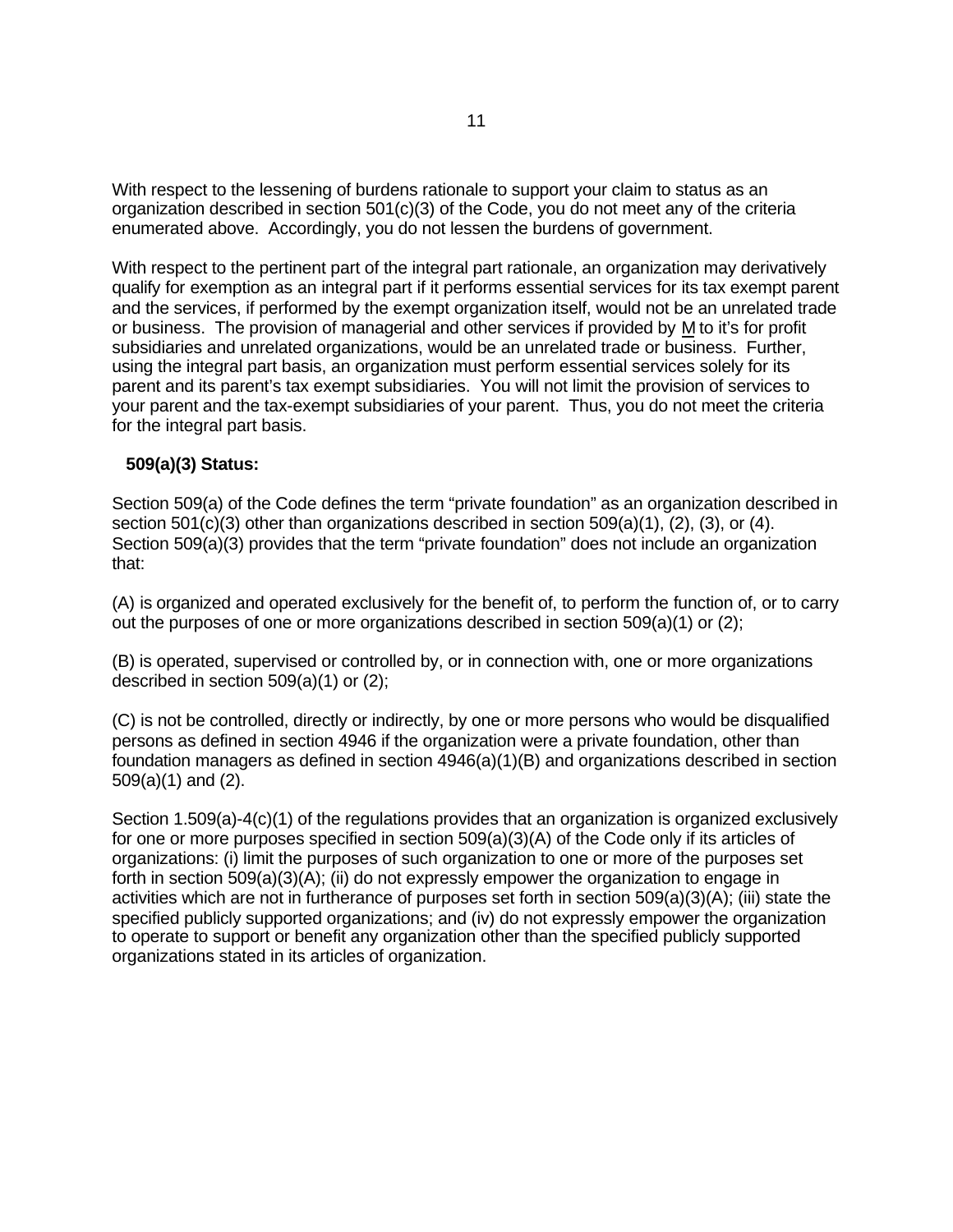Section 1.509(a)-4(e)(1) of the regulations provides, in pertinent part, that a supporting organization will be regarded as "operated exclusively" to support one or more specified publicly supported organizations only if it engages solely in activities which support or benefit the specified publicly supported organizations. Such activities may include making payments to or for the use of, or providing facilities for, individual members of the charitable class benefited by the specified publicly supported. Further, that section provides that an organization will be regarded as "operated exclusively" to support or benefit one or more specified publicly supported organizations even if it supports or benefits an organization, other than a private foundation, which is described in section 501(c)(3) and is operated, supervised, or controlled directly by or in connection with such publicly supported organizations, or which is described in section 511(a)(2)(B). However, an organization will not be regarded as operated exclusively if any part of its activities is in furtherance of a purpose other than supporting or benefiting one or more specified publicly supported organizations.

Section 1.509(a)-4(e)(2) of the regulations provides, in pertinent part, that a supporting organization is not required to pay over its income to the publicly supported organizations in order to meet the operational test. It may satisfy the test by using its income to carry on an independent activity or program which supports or benefits the specified publicly organizations. All such support must, however, be limited to permissible beneficiaries in accordance with subparagraph (1) of this paragraph.

# **Organizational Test**

Your Articles of Incorporation provide that you were formed to, among other things provide, develop, encourage sponsor, administer, service, and manage programs designed to efficiently channel the appropriate forms of financial resources and consulting services into low-income communities historically unable to attract private or conventional financing, as well as assisting entrepreneurs, small businesses, nonprofit corporations, and community based organizations to start, purchase, expand, stabilize, or preserve their business activities. Further, your Articles provide that you have all of the powers and authority available to you pursuant to the nonprofit corporation act of the state in which you operate.

Your Articles (1) do not limit your purposes to one or more of the purposes set forth in section 509(a)(3)(A), (2) expressly empower you to engage in activities which are not in furtherance of purposes set forth in section 509(a)(3)(A), and (3) expressly empower you to operate to support or benefit organizations other than M. Thus, you do not meet the organizational test described at section 1.509(a)-4(c)(1) of the regulations.

## **Operational Test**

The carrying on of a trade or business is not an activity which supports or benefits M. Your activities are distinguished from the activities described in section 1.509(a)-4(e) of the regulations which refers to activities such as making payments to or for the use of, or providing facilities for, individual members of the charitable class benefited by the specified publicly supported organization. You do not limit recipients of your services to permissible beneficiaries as described in section 1.509(a)(e)(1) of the regulations. The organizations you will provide services to are not members of a charitable class nor are they organizations described in section 501(c)(3) of the Code and operated, supervised, or controlled directly by or in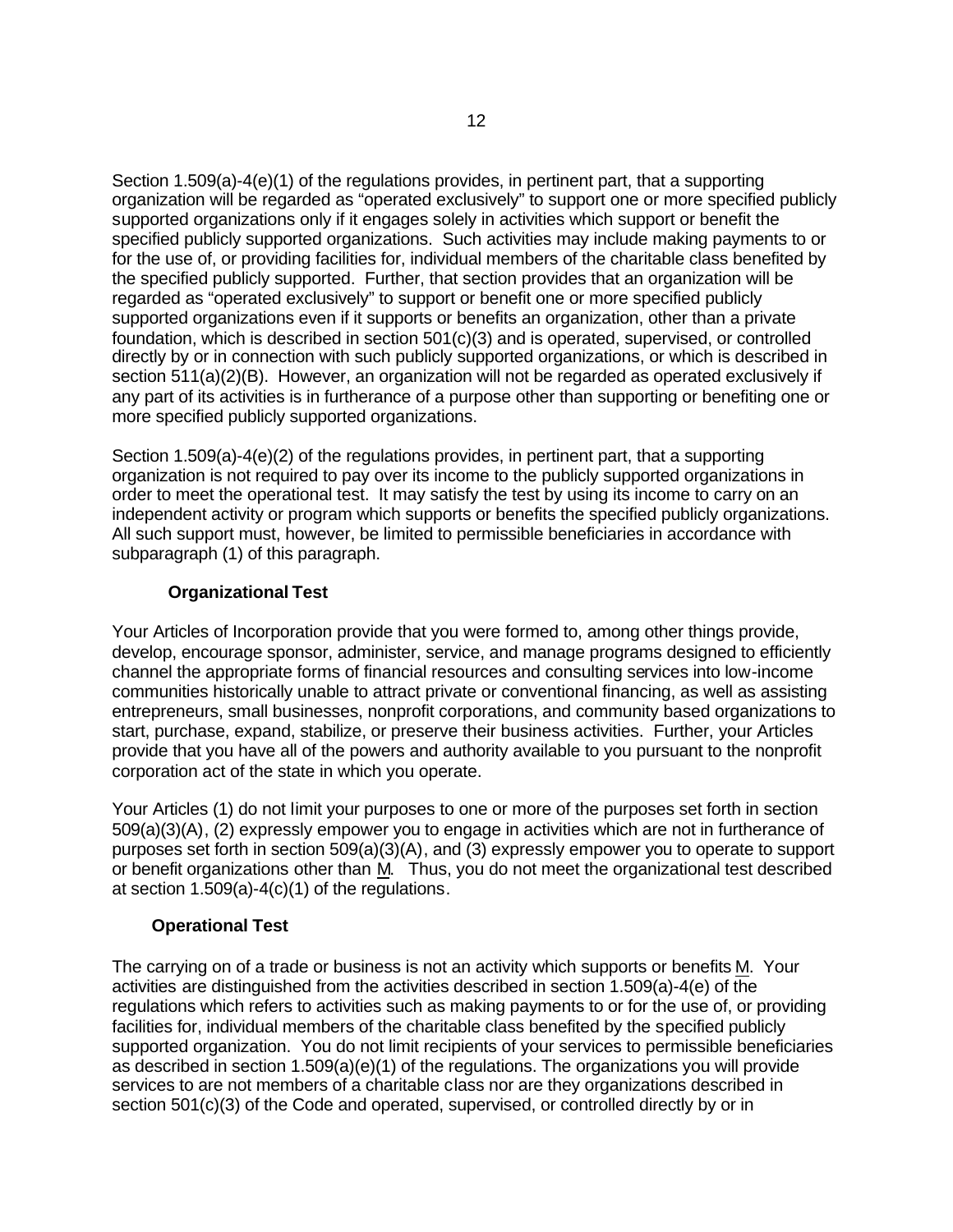connection with M. Your activities will further a purpose other than supporting or benefiting M. Thus, you do not meet the requirements of either section  $1.509(a) - 4(e)(1)$  or (2). Accordingly, you do not meet the operational test described at section 1.509(a)-4(e).

#### **CONCLUSION:**

Based on our analysis of the information provided, we have concluded that you are neither properly organized nor properly operated under section 501(c)(3) of the Code. You fail the organizational test because your Articles of Incorporation specify activities, purposes, and powers outside the scope of section  $501(c)(3)$ . You fail the operational test for a number of reasons. You have failed to establish that you will be operated for a charitable purpose. In fact, the information provided establishes that you will operate for the substantial non-exempt purpose of operating a business. Further, your activities will result in more than an insubstantial amount of private benefit to for-profit and unrelated organizations and the investors in those organizations.

Accordingly, you do not qualify for exemption as an organization described in section 501(c)(3) of the Code and you must file federal income tax returns. Even if you were described in section 501(c)(3), you are not an organization described in 509(a)(3) of the Code.

You have the right to file a protest if you believe this determination is incorrect. To protest, you must submit a statement of your views and fully explain your reasoning. You must submit the statement, signed by one of your officers, within 30 days from the date of this letter. We will consider your statement and decide if the information affects our determination

You also have a right to request a conference to discuss your protest. This request should be made when you file your protest statement. An attorney, certified public accountant, or an individual enrolled to practice before the Internal Revenue Service may represent you. If you want representation during the conference procedures, you must file a proper power of attorney, Form 2848, Power of Attorney and Declaration of Representative, if you have not already done so. For more information about representation, see Publication 947, Practice before the IRS and Power of Attorney. All forms and publications mentioned in this letter can be found at www.irs.gov, Forms and Publications.

If you do not file a protest within 30 days, you will not be able to file a suit for declaratory judgment in court because the Internal Revenue Service (IRS) will consider the failure to protest as a failure to exhaust available administrative remedies. Code section 7428(b)(2) provides, in part, that a declaratory judgment or decree shall not be issued in any proceeding unless the Tax Court, the United States Court of Federal Claims, or the District Court of the United States for the District of Columbia determines that the organization involved has exhausted all of the administrative remedies available to it within the IRS.

If you do not intend to protest this determination, you do not need to take any further action. If we do not hear from you within 30 days, we will issue a final adverse determination letter. That letter will provide information about filing tax returns and other matters.